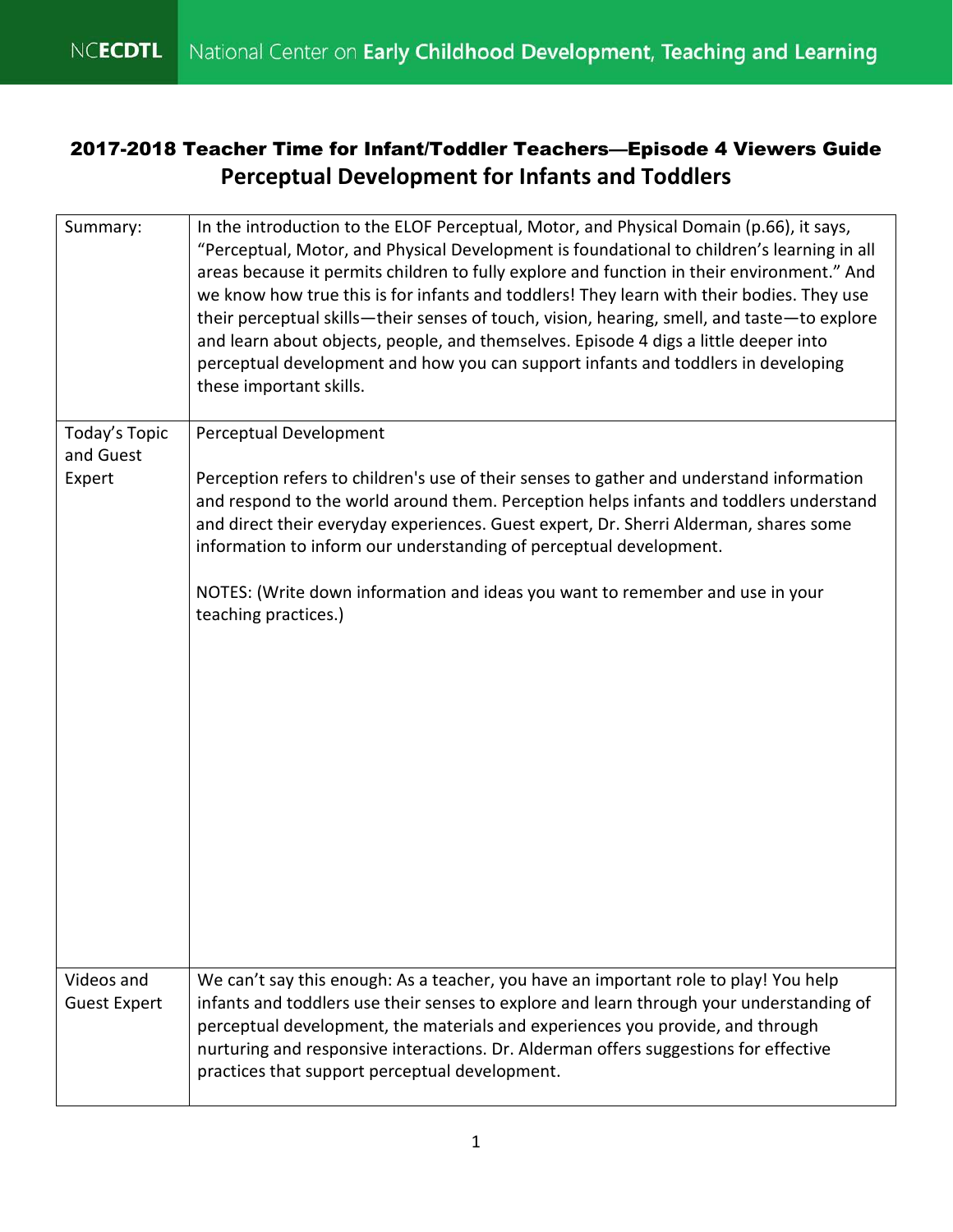|                           | NOTES: (Write down information and ideas you want to remember and use in your<br>teaching practices.)                                                                                                                                                                                                                                                                                                            |
|---------------------------|------------------------------------------------------------------------------------------------------------------------------------------------------------------------------------------------------------------------------------------------------------------------------------------------------------------------------------------------------------------------------------------------------------------|
| Teacher                   | You watched videos of teachers using some of the strategies that Dr. Alderman shared.                                                                                                                                                                                                                                                                                                                            |
| Videos and                | What strategies stood out for you?                                                                                                                                                                                                                                                                                                                                                                               |
| Chat                      | NOTES: (Write down information and ideas you want to remember and use in your                                                                                                                                                                                                                                                                                                                                    |
|                           | teaching practices.)                                                                                                                                                                                                                                                                                                                                                                                             |
|                           |                                                                                                                                                                                                                                                                                                                                                                                                                  |
| Approaches to<br>Learning | Approaches to learning focuses on how children learn, rather than what they learn. This<br>domain describes the skills and behaviors that children use to learn. This domain also<br>includes emotional and behavioral regulation, cognitive self-regulation, initiative and<br>curiosity. When using these skills, children learn to do things that are challenging,<br>frustrating, or simply take time to do. |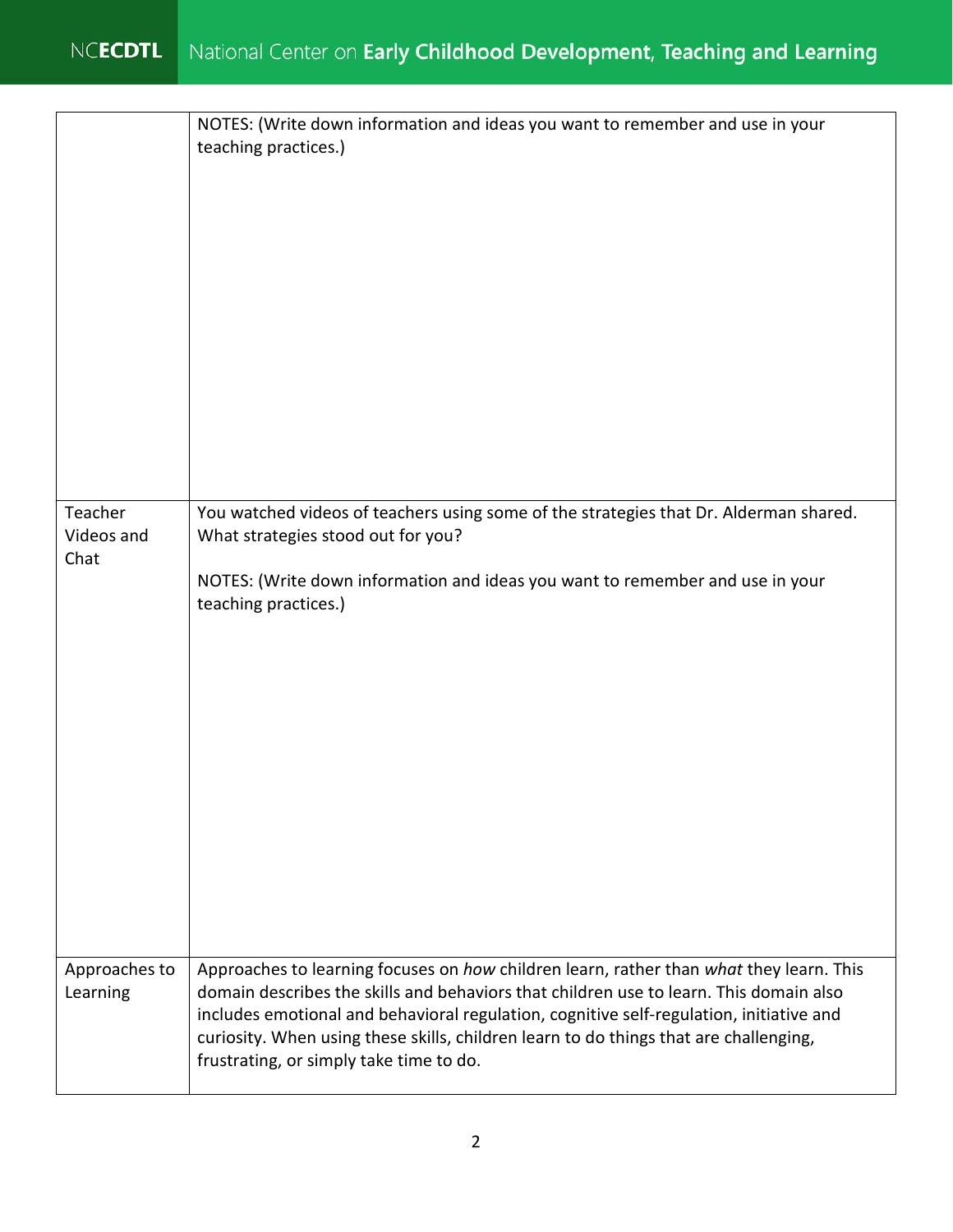|            | Infants and toddlers learn about things they are interested in and express their<br>understanding of the world when you<br>develop consistent, positive relationships with them;<br>provide interesting materials and experiences;<br>help them develop emotional, behavioral, and cognitive self-regulation skills;<br>initiative; curiosity; and perceptual skills.<br>NOTES: (Write down information and ideas you want to remember and use in your<br>teaching practices.) |
|------------|--------------------------------------------------------------------------------------------------------------------------------------------------------------------------------------------------------------------------------------------------------------------------------------------------------------------------------------------------------------------------------------------------------------------------------------------------------------------------------|
| Assessment | Observing and documenting growth in children's perceptual development requires<br>focused observation and intentional engagement with children.                                                                                                                                                                                                                                                                                                                                |
|            | Watch for how infants and toddlers show they are using their senses and developing<br>perceptual skills to understand objects, experiences, and interactions and to direct their<br>own actions, experiences, and interactions.                                                                                                                                                                                                                                                |
|            | Many observation-based ongoing assessment tools include items that relate to perceptual<br>development, but there may not be a separate perceptual development domain. Here's<br>where the ELOF can really help! You can use the information to help you identify<br>assessment items to pay attention to and to deepen your own understanding of<br>perceptual development.                                                                                                   |
|            | It is also important to have ongoing two-way communication with families about children's<br>sensory experiences at home as well as the language(s) children are<br>hearing/understanding/using at home. This will help you better assess children's<br>perceptual skills.                                                                                                                                                                                                     |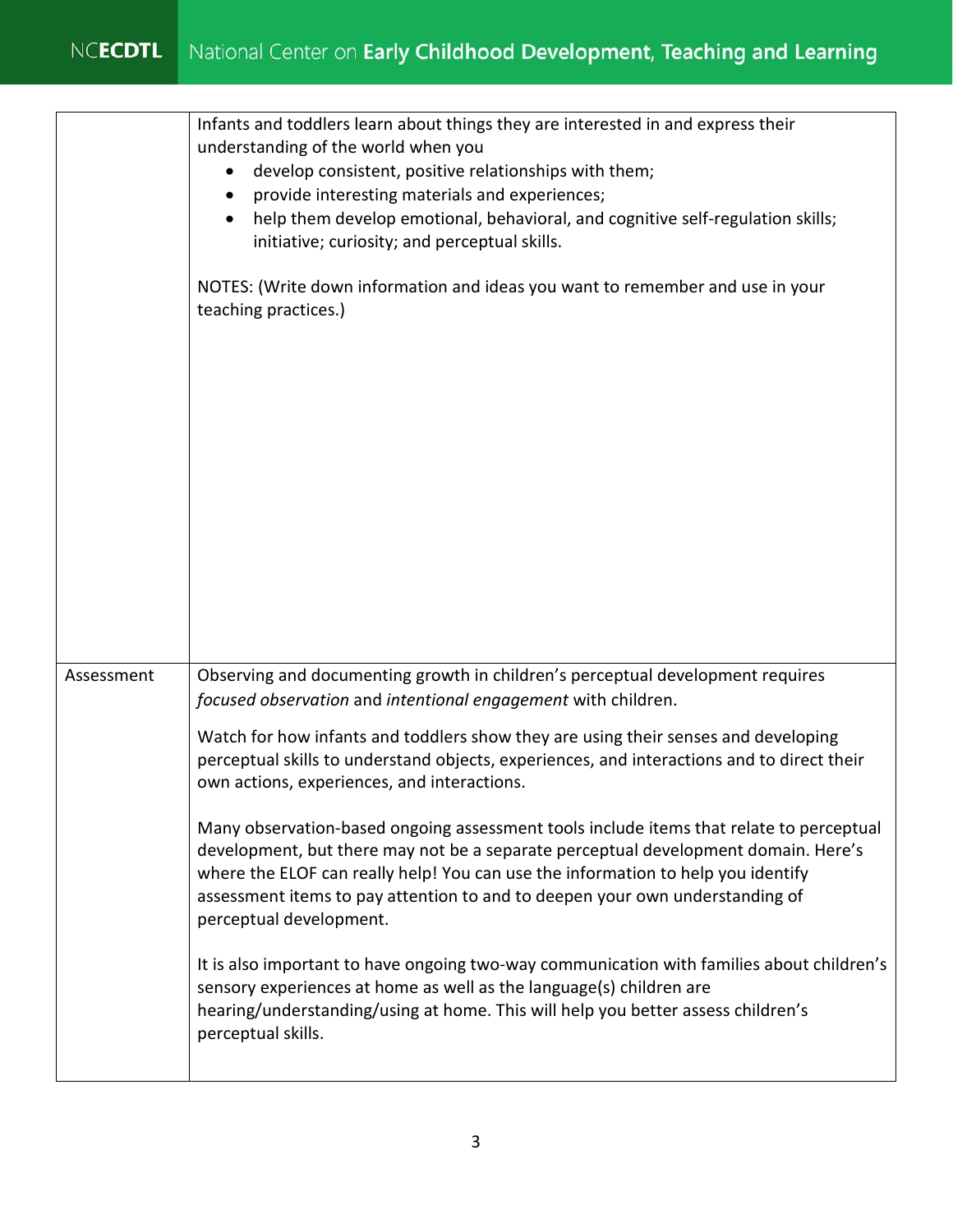|                                        | NOTES: (Write down information and ideas you want to remember and use in your<br>teaching practices.)                                                                                                        |
|----------------------------------------|--------------------------------------------------------------------------------------------------------------------------------------------------------------------------------------------------------------|
| Questions and<br>Answers with<br>Hosts | Chat question: Share one teaching practice or assessment strategy you will use in the next<br>week.<br>NOTES: (Write down information and ideas you want to remember and use in your<br>teaching practices.) |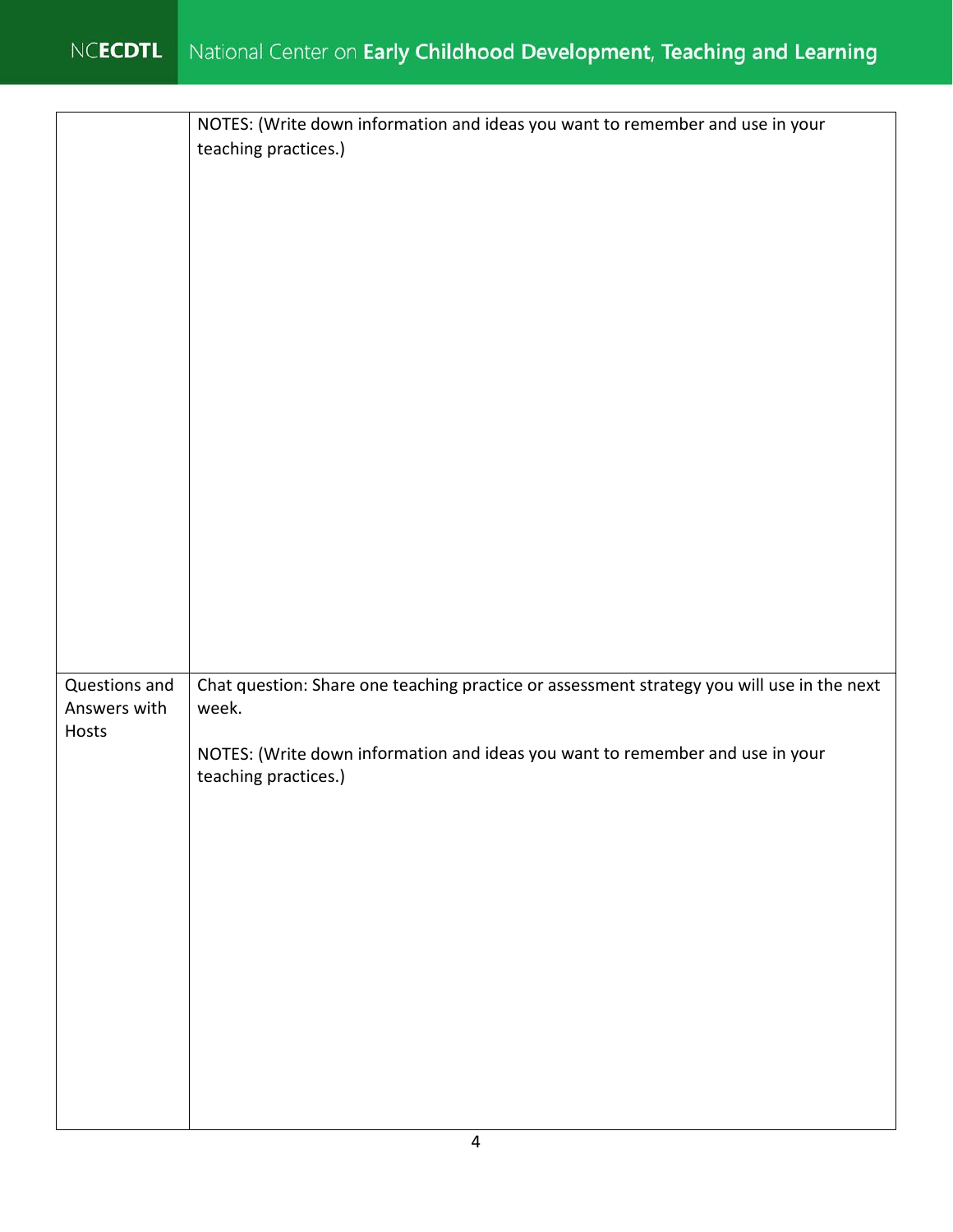| Wrap Up &                                                       | Early Childhood Learning and Knowledge Center (ECLKC)                                                                                                                                                                                                                                                                                                                                                                                                                                                                                                                                                                                                                                                                                                                                                      |
|-----------------------------------------------------------------|------------------------------------------------------------------------------------------------------------------------------------------------------------------------------------------------------------------------------------------------------------------------------------------------------------------------------------------------------------------------------------------------------------------------------------------------------------------------------------------------------------------------------------------------------------------------------------------------------------------------------------------------------------------------------------------------------------------------------------------------------------------------------------------------------------|
| Resources                                                       | https://eclkc.ohs.acf.hhs.gov/                                                                                                                                                                                                                                                                                                                                                                                                                                                                                                                                                                                                                                                                                                                                                                             |
|                                                                 | Healthy Children Are Ready to Learn - https://eclkc.ohs.acf.hhs.gov/school-<br>$\bullet$<br>readiness/article/healthy-children-are-ready-learn<br>Vision Screening - https://eclkc.ohs.acf.hhs.gov/physical-health/article/vision-<br>$\bullet$<br>screening<br>Hearing Screening Fact Sheet - https://eclkc.ohs.acf.hhs.gov/publication/hearing-<br>$\bullet$<br>screening-fact-sheet<br>Text4Teachers - https://eclkc.ohs.acf.hhs.gov/teaching-<br>$\bullet$<br>practices/article/text4teachers<br>Head Start Early Learning Outcomes Framework (ELOF)<br>https://eclkc.ohs.acf.hhs.gov/school-readiness/article/head-start-early-learning-<br>outcomes-framework<br>There's the ELOF for That (video)<br>$\bullet$<br><b>ELOF Interactive Framework</b><br>$\bullet$<br>ELOF2GO Mobile App<br>$\bullet$ |
|                                                                 | <b>Effective Practice Guides</b>                                                                                                                                                                                                                                                                                                                                                                                                                                                                                                                                                                                                                                                                                                                                                                           |
|                                                                 | <b>MyPeers</b><br>https://eclkc.ohs.acf.hhs.gov/about-us/article/mypeers-collaborative-platform-early-care-<br>education-community<br><b>Additional resources</b>                                                                                                                                                                                                                                                                                                                                                                                                                                                                                                                                                                                                                                          |
|                                                                 | Learn the Signs. Act. Early/Milestones in Action -<br>$\bullet$<br>https://www.cdc.gov/ncbddd/actearly/milestones/milestones-in-action.html (Click<br>on the photos/ages to see additional, free photos and videos of developmental<br>milestones. Check out Movement/Physical Development!)<br>Perceptual and Motor Development Domain -<br>https://www.cde.ca.gov/sp/cd/re/itf09percmotdev.asp<br>Sensorimotor Development: Hands-On Activities for Infants and Toddlers -<br>$\bullet$<br>https://www.childcarequarterly.com/pdf/spring14 infants.pdf<br>A "Touching Sight": How Babies' Brains Process Touch Builds Foundations for<br>$\bullet$<br>Learning - https://www.washington.edu/news/2018/01/16/a-touching-sight-how-<br>babies-brains-process-touch-builds-foundations-for-learning/        |
| <b>Head Start</b><br>Program<br>Performance<br><b>Standards</b> | Information in this episode reflects the following Head Start Program Performance<br>Standards:<br>§1302.31 Teaching and the learning environment<br>(b) Effective teaching practices<br>(1) Teaching practices must:<br>(i) Emphasize nurturing and responsive practices, interactions, and environments                                                                                                                                                                                                                                                                                                                                                                                                                                                                                                  |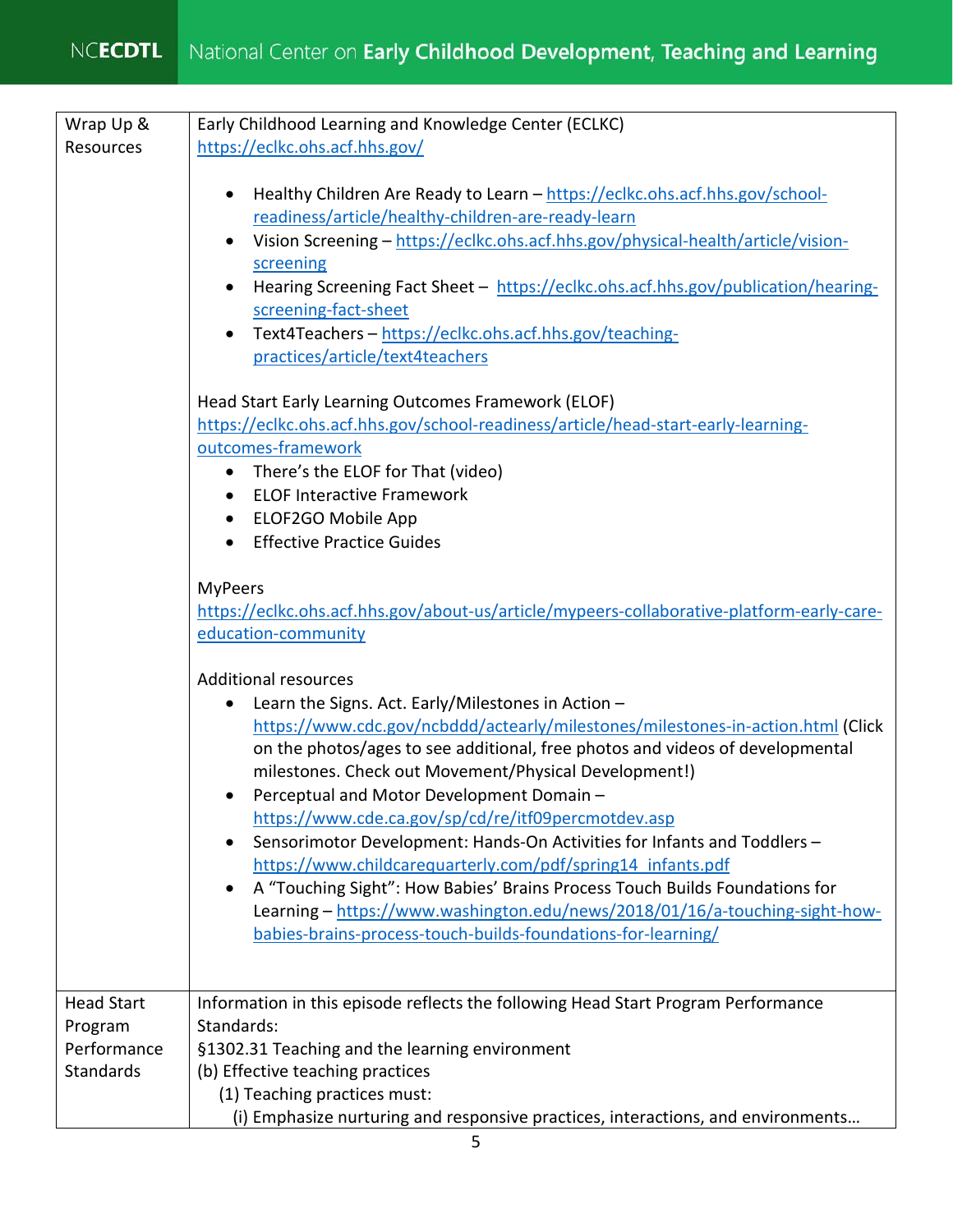(ii) Focus on promoting growth in the developmental progressions described in the Head Start Early Learning Outcomes Framework...

 (iv) Include developmentally appropriate learning experiences in language, literacy, social and emotional development, math, science, social studies, creative arts, and (iii) Integrate child assessment data in individual and group planning; and physical development…

(2) For dual language learners, a program must recognize bilingualism and biliteracy as strengths and implement research-based teaching practices that support their development. These practices must:

 (i) For an infant or toddler dual language learner, include teaching practices that focus on the development of the home language, when there is a teacher with appropriate language competency, and experiences that expose the child to English.

 indoor and outdoor learning experiences that provide adequate opportunities for choice, (c) Learning environment. A program must ensure teachers implement well-organized learning environments with developmentally appropriate schedules, lesson plans, and play, exploration, and experimentation among a variety of learning, sensory, and motor experiences and:

(1) For infants and toddlers, promote relational learning and include individualized and small group activities that integrate appropriate daily routines into a flexible schedule of learning experiences.

§1302.33 Child screenings and assessment.

(a) Screening.

 (1) In collaboration with each child's parent and with parental consent, a program must skills within 45 calendar days of when the child first attends the program or, for the complete or obtain a current developmental screening to identify concerns regarding a child's developmental, behavioral, motor, language, social, cognitive, and emotional home-based program option, receives a home visit. A program that operates for 90 days or less must complete or obtain a current developmental screening within 30 calendar days of when the child first attends the program.

 (2) A program must use one or more research-based developmental standardized screening tools to complete the screening. A program must use as part of the screening additional information from family members, teachers, and relevant staff familiar with the child's typical behavior.

 (3) If warranted through screening and additional relevant information and with direct guidance from a mental health or child development professional a program must, with the parent's consent, promptly and appropriately address any needs identified through:

(i) Referral to the local agency responsible for implementing IDEA for a formal evaluation to assess the child's eligibility for services under IDEA as soon as possible, and not to exceed timelines required under IDEA; and,

 (ii) Partnership with the child's parents and the relevant local agency to support families through the formal evaluation process.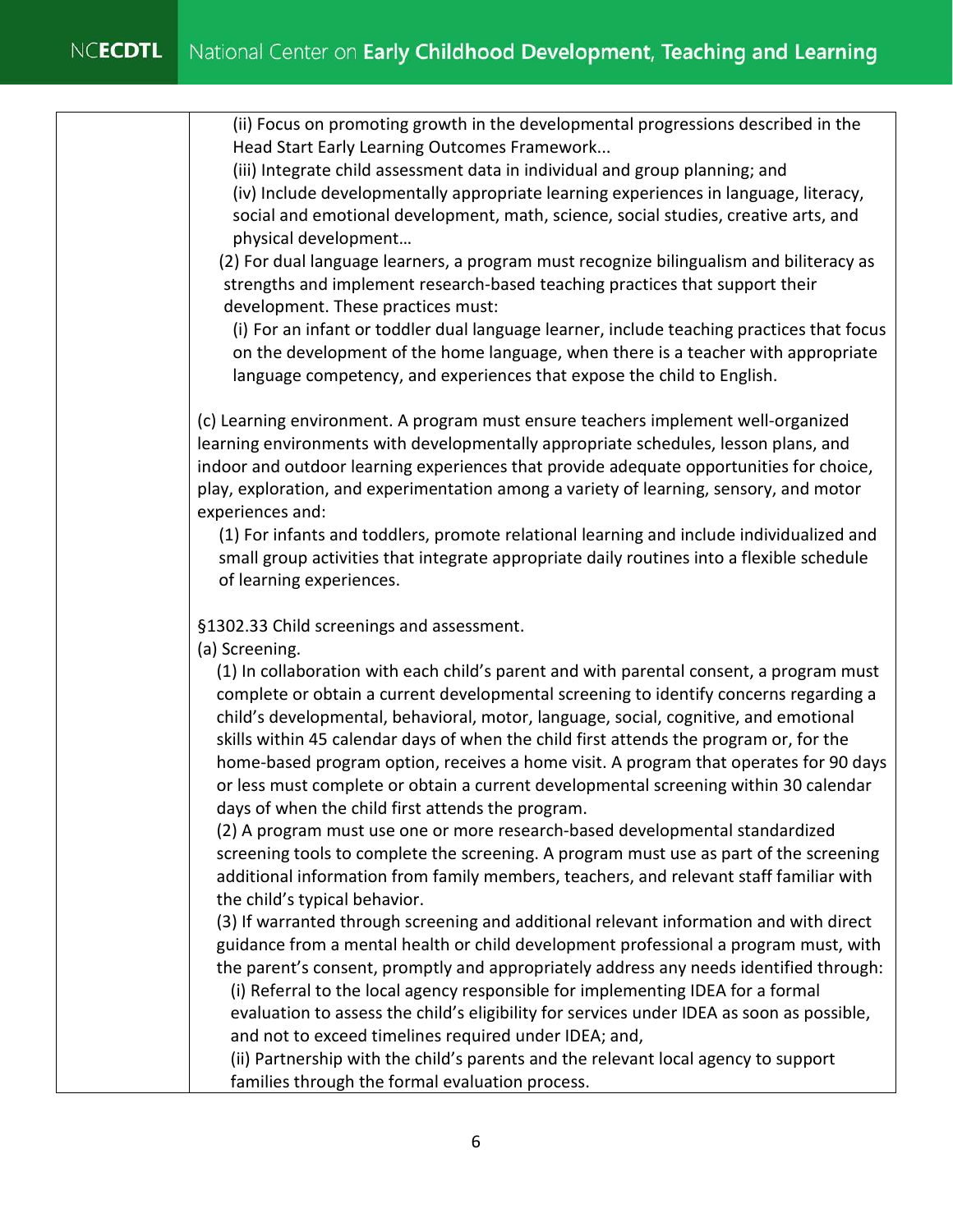appropriate, and deliver the services in subpart F of this part. (4) If a child is determined to be eligible for services under IDEA, the program must partner with parents and the local agency responsible for implementing IDEA, as

 (5) If, after the formal evaluation described in paragraph (a)(3)(i) of this section, the early intervention or special education and related services under IDEA, the program local agency responsible for implementing IDEA determines the child is not eligible for must:

 determine if the formal evaluation shows the child has a significant delay in one or more areas of development that is likely to interfere with the child's development and (i) Seek guidance from a mental health or child development professional to school readiness; and,

 (ii) If the child has a significant delay, partner with parents to help the family access services and supports to help address the child's identified needs.

 (A) Such additional services and supports may be available through a child's health of the Rehabilitation Act is not excluded from the program on the basis of disability. (B) A program may use program funds for such services and supports when no other insurance or it may be appropriate for the program to provide needed services and supports under section 504 of the Rehabilitation Act if the child satisfies the definition of disability in 29 U.S.C. section 705(9)(b) of the Rehabilitation Act, to ensure that the child who satisfies the definition of disability in 29 U.S.C. §705(9)(b) sources of funding are available.

## (b) Assessment for individualization

 observation-based or direct, for each child that provide ongoing information to evaluate assessments must result in usable information for teachers, home visitors, and parents and be conducted with sufficient frequency to allow for individualization within the (1) program must conduct standardized and structured assessments, which may be the child's developmental level and progress in outcomes aligned to the goals described in the *Head Start Early Learning Child Outcomes Framework: Ages Birth to Five*. Such program year.

 $(2)$  A program must regularly use information from paragraph  $(b)(1)$  of this section along with informal teacher observations and additional information from family and staff, as relevant, to determine a child's strengths and needs, inform and adjust strategies to better support individualized learning and improve teaching practices in center-based and family child care settings…

(c) Characteristics of screenings and assessments.

 must use qualified bilingual staff, contractor, or consultant to: (2) If a program serves a child who speaks a language other than English, a program

(ii) Conduct…assessments for domains other than language skills in the language or languages that best capture the child's development and skills in the specific domain;